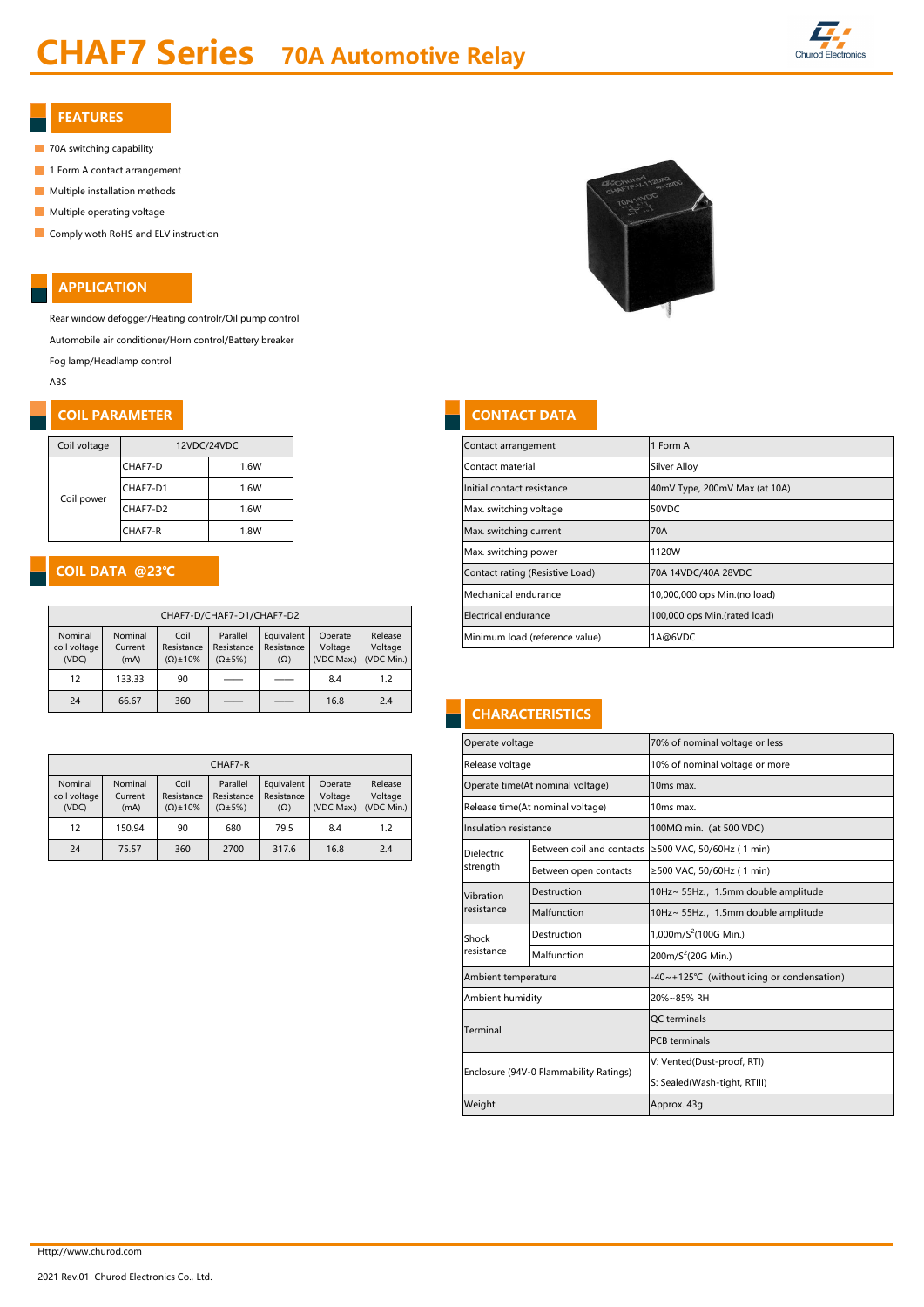|                                                                                                                            | CHAF7 | $\mathsf{P}$ | $-V$ | $-1$ | 12 | D | $\mathsf{A}$ | $\overline{2}$ | ,000 |  |  |
|----------------------------------------------------------------------------------------------------------------------------|-------|--------------|------|------|----|---|--------------|----------------|------|--|--|
| 1. Product Family                                                                                                          |       |              |      |      |    |   |              |                |      |  |  |
| 2.Terminal                                                                                                                 |       |              |      |      |    |   |              |                |      |  |  |
| (Blank): QC Terminal<br>P: PCB Terminal                                                                                    |       |              |      |      |    |   |              |                |      |  |  |
| 3.Enclosure                                                                                                                |       |              |      |      |    |   |              |                |      |  |  |
| V: Vented(Dust-protected, RTI) S: Sealed(Wash-tight, RTIII)                                                                |       |              |      |      |    |   |              |                |      |  |  |
| 4. Number of Poles                                                                                                         |       |              |      |      |    |   |              |                |      |  |  |
| $1=1$ pole                                                                                                                 |       |              |      |      |    |   |              |                |      |  |  |
| 5. Rated Coil Voltage                                                                                                      |       |              |      |      |    |   |              |                |      |  |  |
| 12, 24VDC                                                                                                                  |       |              |      |      |    |   |              |                |      |  |  |
| 6. Parallel component                                                                                                      |       |              |      |      |    |   |              |                |      |  |  |
| D: Without parallel component R: With resistor D1: With parallel diode(Anode on 86#) D2: With parallel diode(Anode on 85#) |       |              |      |      |    |   |              |                |      |  |  |
| 7. Contact Arrangement                                                                                                     |       |              |      |      |    |   |              |                |      |  |  |
| A: Form A(SPST)                                                                                                            |       |              |      |      |    |   |              |                |      |  |  |
| 8. Conact Material                                                                                                         |       |              |      |      |    |   |              |                |      |  |  |
| 2: $AgSnO2$                                                                                                                |       |              |      |      |    |   |              |                |      |  |  |
| 9.Additional numbers and /or letters                                                                                       |       |              |      |      |    |   |              |                |      |  |  |
| 000-999, AAA-ZZZ, aaa-zzz or blank, which does not represent electrical changes, only for specific customer requirements   |       |              |      |      |    |   |              |                |      |  |  |

#### QC Terminal

















#### Remarks:

1)The reference tolerance in outline dimension:

outline dimension ≤1mm, reference tolerance is ±0.2mm;

outline dimension >1mm and ≤5mm, reference tolerance is ±0.3mm;

outline dimension >5mm, reference tolerance is ±0.5mm.

2)The reference tolerance for PC Board layout is ±0.1mm.

Http://www.churod.com

2021 Rev.01 Churod Electronics Co., Ltd.

#### OUTLINE DIMENSION